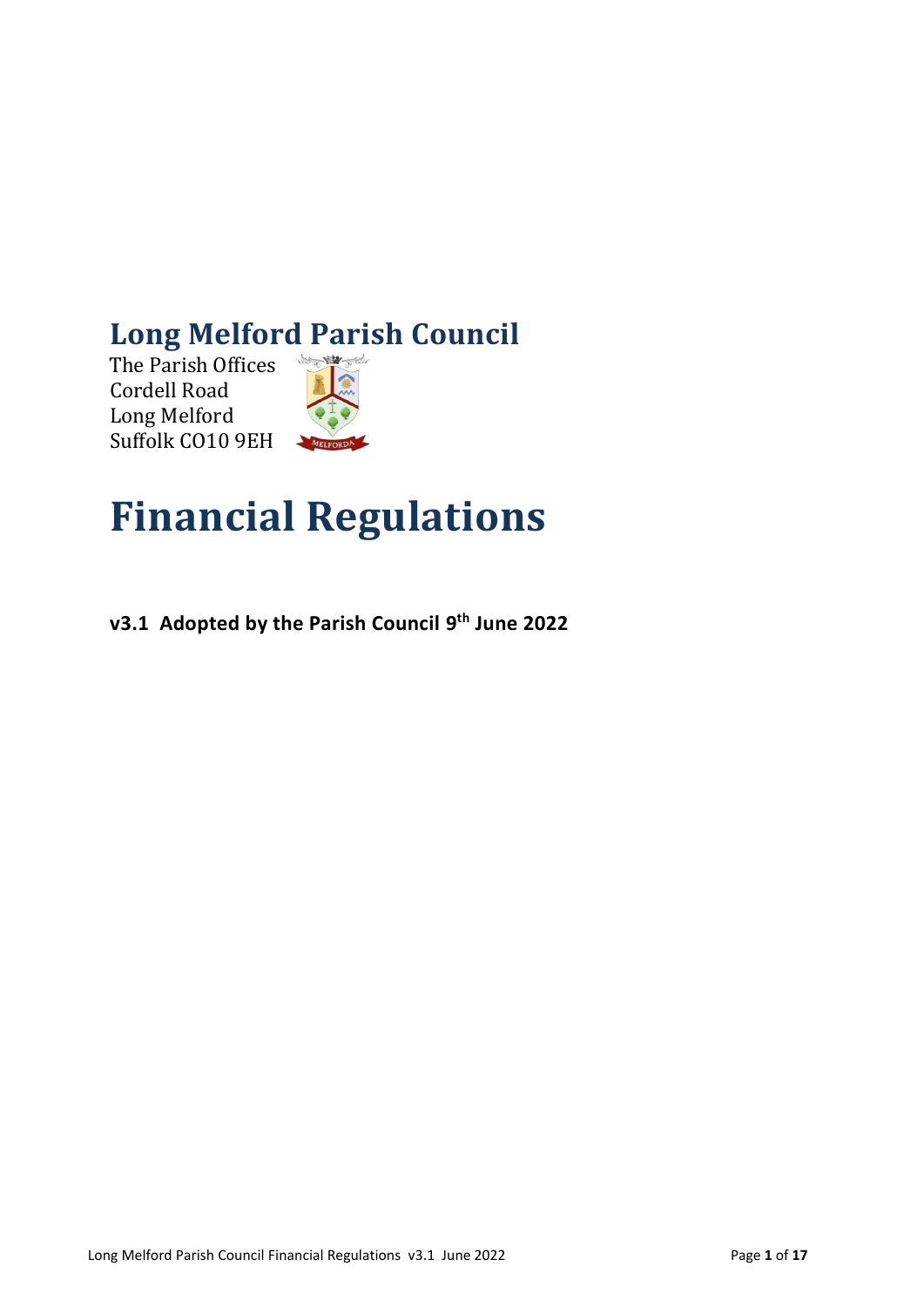# **Long Melford Parish Council FINANCIAL REGULATIONS**



# **Contents**

| <b>SECTION</b> |                                                                       | <b>PAGE</b> |
|----------------|-----------------------------------------------------------------------|-------------|
|                | 1. General                                                            | 3           |
| 2.             | Accounting and audit (internal and external)                          | 5           |
| 3.             | Annual estimates (budget) and forward planning                        | 6           |
| 4.             | Budgetary control and authority to spend                              | 6           |
| 5.             | Banking arrangements and authorisation of payments                    | 7           |
| 6.             | Instructions for the making of payments                               | 9           |
| 7.             | Payment of salaries                                                   | 11          |
| 8.             | Loans and investments                                                 | 12          |
| 9.             | Income                                                                | 12          |
|                | 10. Orders for work, goods and services                               | 13          |
|                | 11. Contracts                                                         | 13          |
|                | 12. Payments under contracts for building or other construction works | 15          |
|                | 13. (Deliberately left open)                                          | 15          |
|                | 14. Assets, properties and estates                                    | 15          |
|                | 15. Insurance                                                         | 16          |
|                | 16. Charities                                                         | 16          |
|                | 17. Risk management                                                   | 16          |
|                | 18. Suspension and revision of Financial Regulations                  | 17          |



Document based on the NALC Model Financial Regulations 2019.

Copyright © NALC 2019 for the model standing orders on which this document is based.

Copyright © Long Melford Parish Council 2022 for this document, produced in accordance with the NALC general permission that councils in membership of NALC may edit and use the model financial regulations for their governance purposes.

All rights are reserved. No part of this publication may be reproduced or used for commercial purposes without the written permission of NALC and Long Melford Parish Council.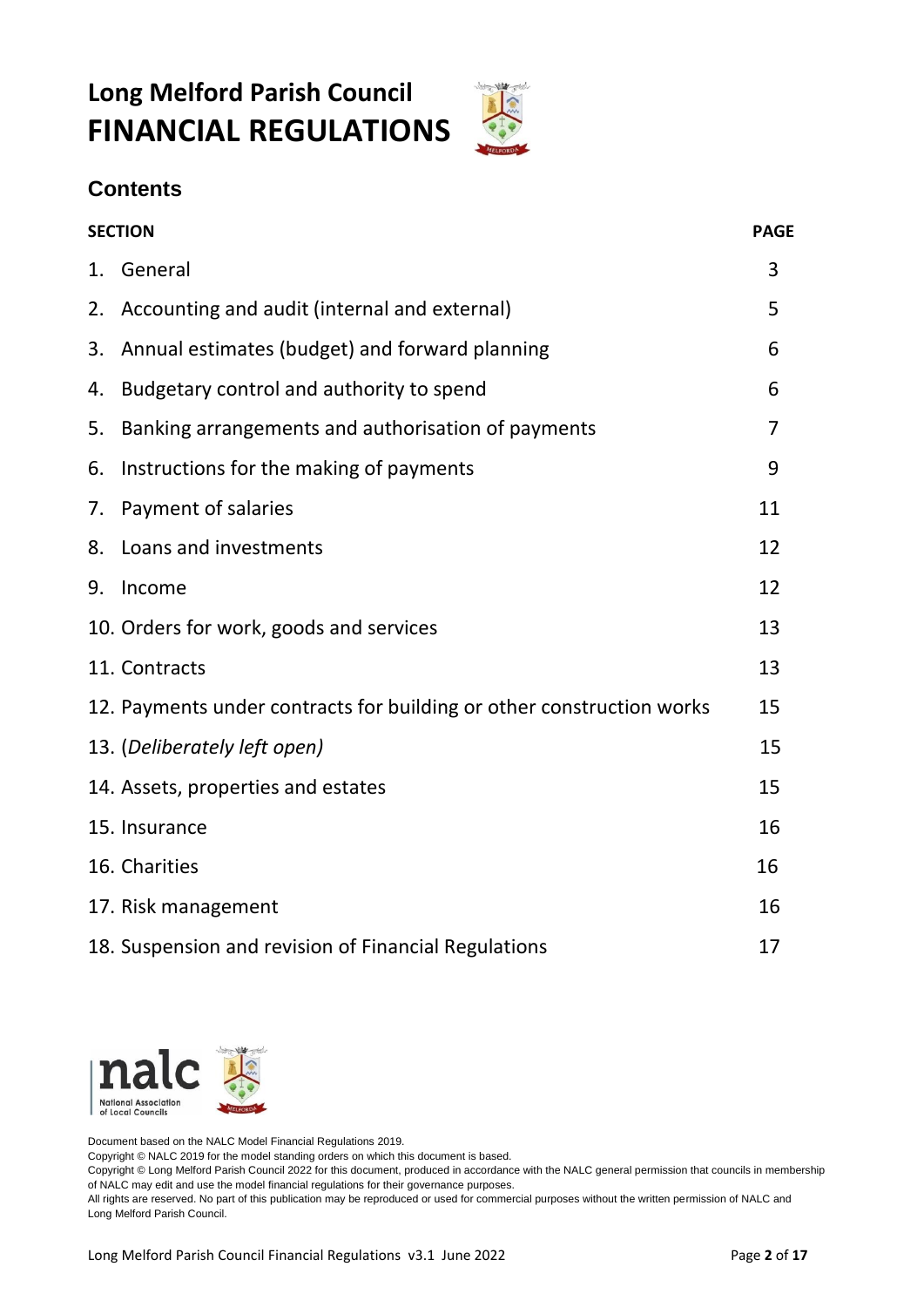# **Long Melford Parish Council Financial Regulations**

#### **1. General**

1.1. These financial regulations govern the conduct of financial management by the council and may only be amended or varied by resolution of the council. Financial regulations are one of the council's three governing policy documents providing procedural guidance for members and officers. Financial regulations must be observed in conjunction with the council's standing orders and any individual financial regulations relating to contracts.

1.2. The council is responsible in law for ensuring that its financial management is adequate and effective and that the council has a sound system of internal control which facilitates the effective exercise of the council's functions, including arrangements for the management of risk.

1.3. The council's accounting control systems must include measures:

- for the timely production of accounts;
- that provide for the safe and efficient safeguarding of public money;
- to prevent and detect inaccuracy and fraud; and
- identifying the duties of officers.

1.4. These financial regulations demonstrate how the council meets these responsibilities and requirements.

1.5. At least once a year, prior to approving the Annual Governance Statement, the council must review the effectiveness of its system of internal control which shall be in accordance with proper practices.

1.6. Deliberate or wilful breach of these Regulations by an employee may give rise to disciplinary proceedings.

1.7. Members of council are expected to follow the instructions within these Regulations and not to entice employees to breach them. Failure to follow instructions within these Regulations brings the office of councillor into disrepute.

1.8. The Responsible Financial Officer (RFO) holds a statutory office to be appointed by the council.

1.9. The RFO;

- acts under the policy direction of the council;
- administers the council's financial affairs in accordance with all Acts, Regulations and proper practices;
- determines on behalf of the council its accounting records and accounting control systems;
- ensures the accounting control systems are observed;
- maintains the accounting records of the council up to date in accordance with proper practices;
- assists the council to secure economy, efficiency and effectiveness in the use of its resources; and
- produces financial management information as required by the council.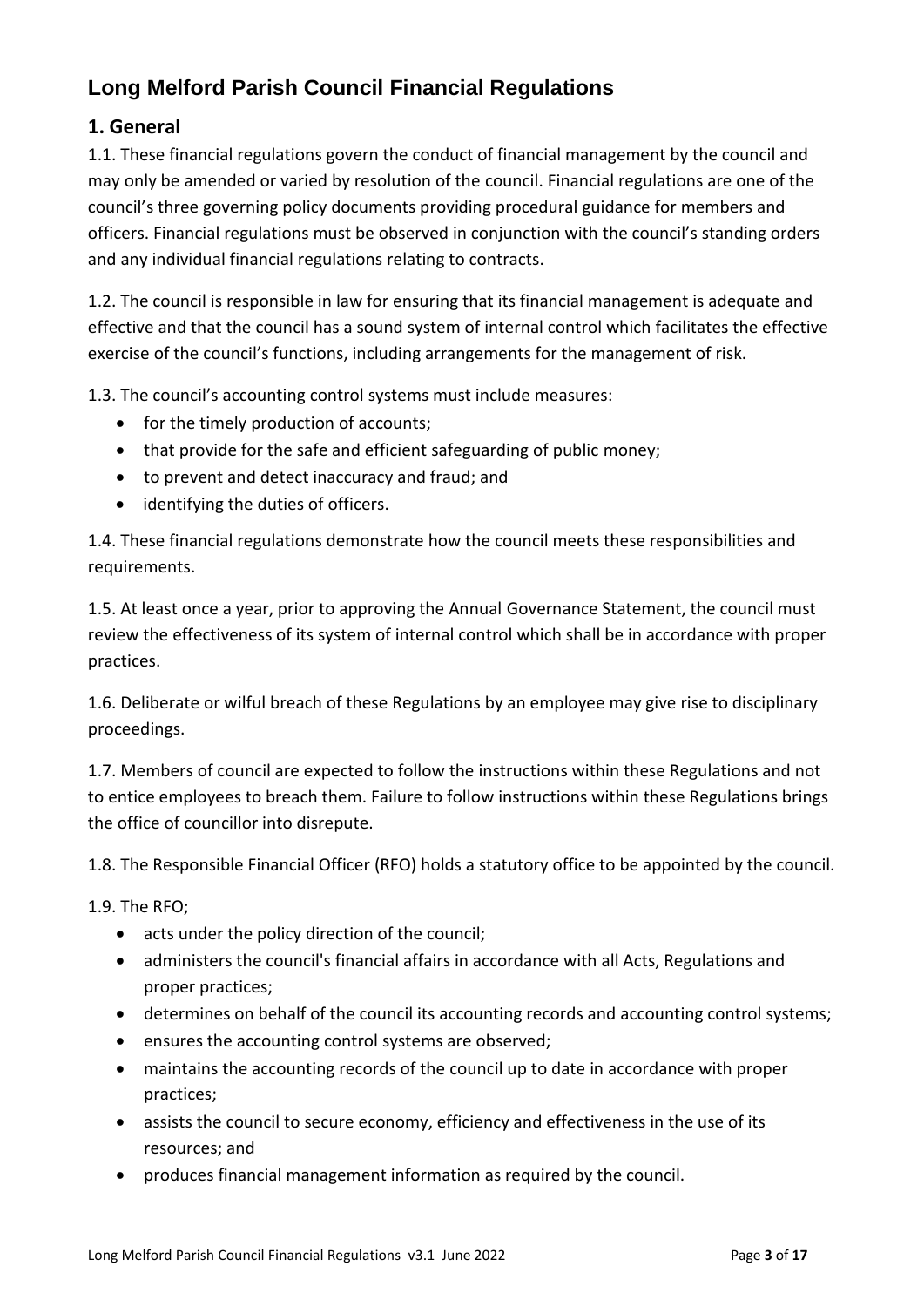1.10. The accounting records determined by the RFO shall be sufficient to show and explain the council's transactions and to enable the RFO to ensure that any income and expenditure account and statement of balances, or record of receipts and payments and additional information, as the case may be, or management information prepared for the council from time to time comply with the Accounts and Audit Regulations.

1.11. The accounting records determined by the RFO shall in particular contain:

- entries from day to day of all sums of money received and expended by the council and the matters to which the income and expenditure or receipts and payments account relate;
- a record of the assets and liabilities of the council; and
- wherever relevant, a record of the council's income and expenditure in relation to claims made, or to be made, for any contribution, grant or subsidy.

1.12. The accounting control systems determined by the RFO shall include:

- procedures to ensure that the financial transactions of the council are recorded as soon as reasonably practicable and as accurately and reasonably as possible;
- procedures to enable the prevention and detection of inaccuracies and fraud and the ability to reconstruct any lost records;
- identification of the duties of officers dealing with financial transactions and division of responsibilities of those officers in relation to significant transactions;
- procedures to ensure that uncollectable amounts, including any bad debts are not submitted to the council for approval to be written off except with the approval of the RFO and that the approvals are shown in the accounting records; and
- measures to ensure that risk is properly managed.

1.13. The council is not empowered by these Regulations or otherwise to delegate certain specified decisions. In particular any decision regarding:

- setting the final budget or the precept (council tax requirement);
- approving accounting statements;
- approving an annual governance statement;
- borrowing;
- writing off bad debts;
- declaring eligibility for the General Power of Competence; and
- addressing recommendations in any report from the internal or external auditors, shall be a matter for the full council only.

1.14. In addition, the council must:

- determine and keep under regular review the bank mandate for all council bank accounts;
- approve any grant or a single commitment in excess of £5,000; and
- in respect of the annual salary for any employee have regard to recommendations about annual salaries of employees made by the relevant committee in accordance with its terms of reference.

Long Melford Parish Council Financial Regulations v3.1 June 2022 **Page 4** of 17 1.15. In these financial regulations, references to the Accounts and Audit Regulations or 'the regulations' shall mean the regulations issued under the provisions of section 27 of the Audit Commission Act 1998, or any superseding legislation, and then in force unless otherwise specified.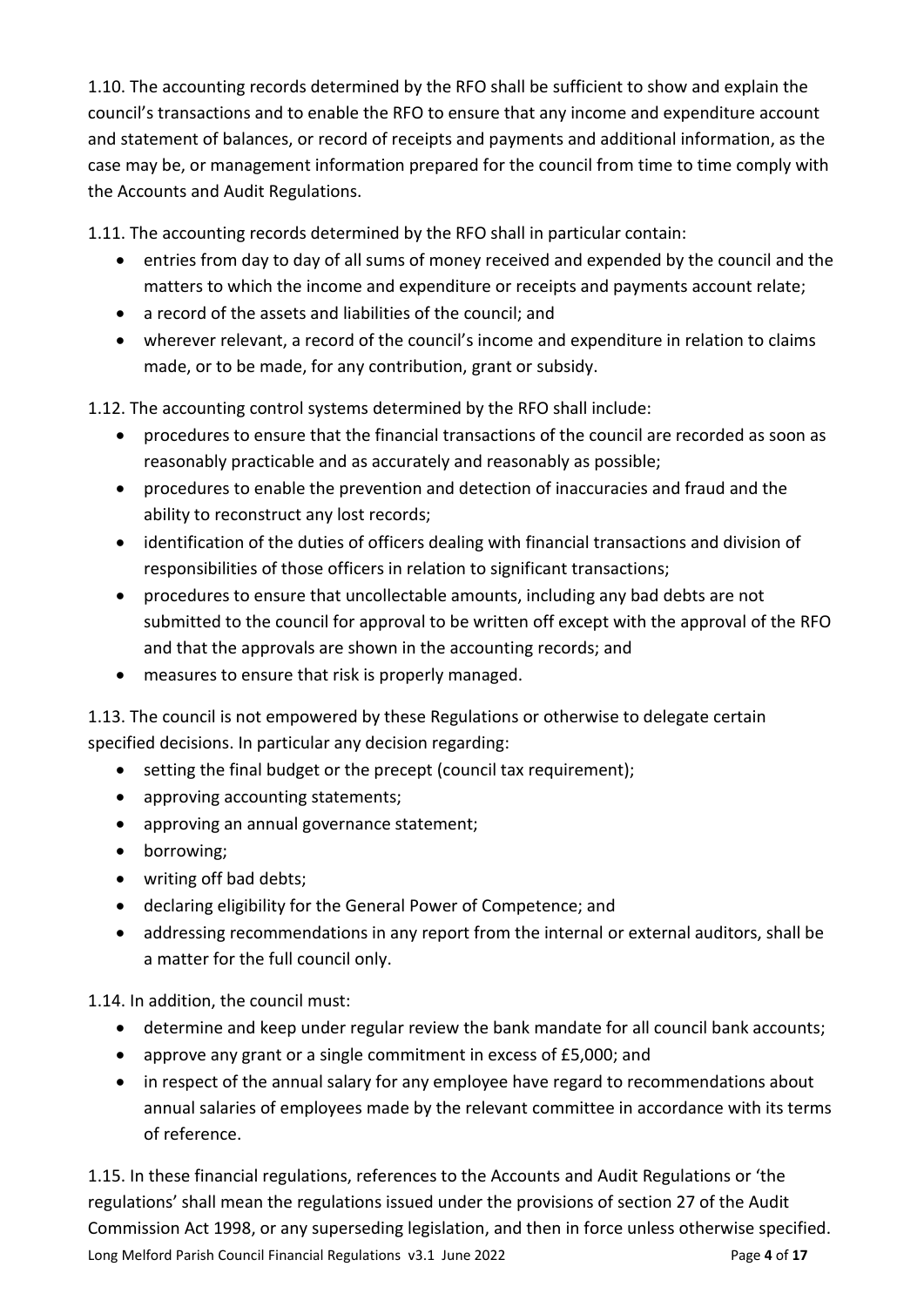1.16. In these financial regulations the term 'proper practice' or 'proper practices' shall refer to guidance issued in *Governance and Accountability for Local Councils - a Practitioners' Guide (England)* issued by the Joint Practitioners Advisory Group (JPAG), available from the websites of NALC and the Society for Local Council Clerks (SLCC).

#### **2. Accounting and audit (internal and external)**

2.1. All accounting procedures and financial records of the council shall be determined by the RFO in accordance with the Accounts and Audit Regulations, appropriate guidance and proper practices.

2.2. On a regular basis, at least once in each quarter, and at each financial year end, a member other than the Chairman or a cheque signatory shall be appointed to verify bank reconciliations (for all accounts) produced by the RFO. The member shall sign the reconciliations and the original bank statements (or similar document) as evidence of verification. This activity shall on conclusion be reported, including any exceptions, to and noted by the council.

2.3. The RFO shall complete the annual statement of accounts, annual report, and any related documents of the council contained in the Annual Return (as specified in proper practices) as soon as practicable after the end of the financial year and having certified the accounts shall submit them and report thereon to the council within the timescales set by the Accounts and Audit Regulations.

2.4. The council shall ensure that there is an adequate and effective system of internal audit of its accounting records, and of its system of internal control in accordance with proper practices. Any officer or member of the council shall make available such documents and records as appear to the council to be necessary for the purpose of the audit and shall, as directed by the council, supply the RFO, internal auditor, or external auditor with such information and explanation as the council considers necessary for that purpose.

2.5. The internal auditor shall be appointed by and shall carry out the work in relation to internal controls required by the council in accordance with proper practices.

2.6. The internal auditor shall:

- be competent and independent of the financial operations of the council;
- report to council in writing, or in person, on a regular basis with a minimum of one annual written report during each financial year;
- to demonstrate competence, objectivity and independence, be free from any actual or perceived conflicts of interest, including those arising from family relationships; and
- have no involvement in the financial decision making, management or control of the council

2.7. Internal or external auditors may not under any circumstances:

- perform any operational duties for the council;
- initiate or approve accounting transactions; or
- direct the activities of any council employee, except to the extent that such employees have been appropriately assigned to assist the internal auditor.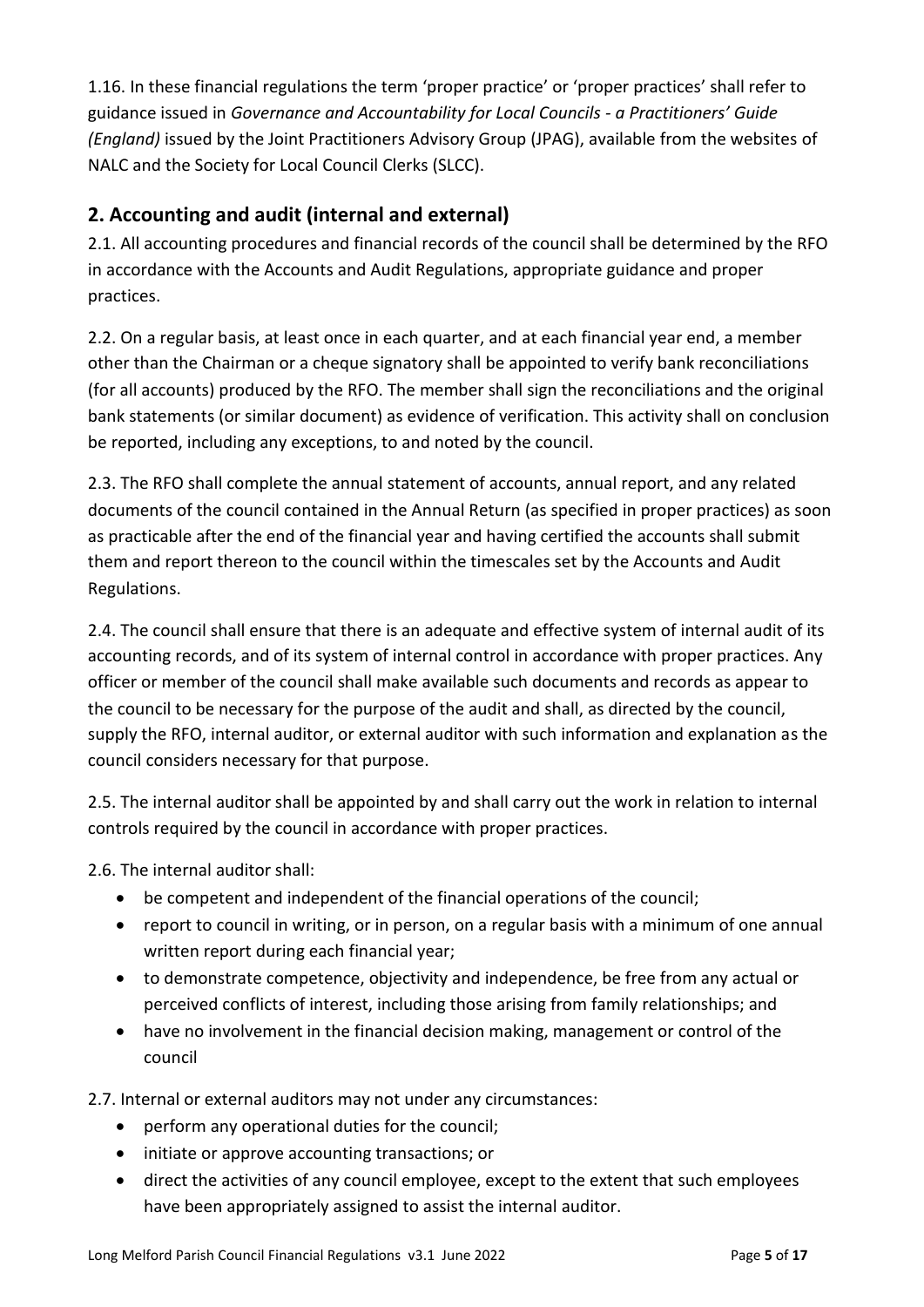2.8. For the avoidance of doubt, in relation to internal audit the terms 'independent' and 'independence' shall have the same meaning as is described in proper practices.

2.9. The RFO shall make arrangements for the exercise of electors' rights in relation to the accounts including the opportunity to inspect the accounts, books, and vouchers and display or publish any notices and statements of account required by Audit Commission Act 1998, or any superseding legislation, and the Accounts and Audit Regulations.

2.10. The RFO shall, without undue delay, bring to the attention of all councillors any correspondence or report from internal or external auditors.

# **3. Annual estimates (budget) and forward planning**

3.1. Each committee (if any) shall review its three-year forecast of revenue and capital receipts and payments. Having regard to the forecast, it shall thereafter formulate and submit proposals for the following financial year to the council not later than the end of November each year including any proposals for revising the forecast.

3.2. The RFO must each year, by no later than November, prepare detailed estimates of all receipts and payments including the use of reserves and all sources of funding for the following financial year in the form of a budget to be considered by the Finance committee and the council.

3.3. The council shall consider annual budget proposals in relation to the council's three year forecast of revenue and capital receipts and payments including recommendations for the use of reserves and sources of funding and update the forecast accordingly.

3.4. The council shall fix the precept (council tax requirement), and relevant basic amount of council tax to be levied for the ensuing financial year not later than by the end of January each year. The RFO shall issue the precept to the billing authority and shall supply each member with a copy of the approved annual budget.

3.5. The approved annual budget shall form the basis of financial control for the ensuing year.

# **4. Budgetary control and authority to spend**

4.1. Expenditure on revenue items may be authorised up to the amounts included for that class of expenditure in the approved budget. This authority is to be determined by:

- the council for all items over £5,000;
- a duly delegated committee of the council for items over £500; or
- the Clerk, in conjunction with Chairman of Council or Chairman of the appropriate committee, for any items below £500.

Such authority is to be evidenced by a minute or by an authorisation slip duly signed by the Clerk, and where necessary also by the appropriate Chairman.

Contracts may not be disaggregated to avoid controls imposed by these regulations.

4.2. No expenditure may be authorised that will exceed the amount provided in the revenue budget for that class of expenditure other than by resolution of the council, or duly delegated committee.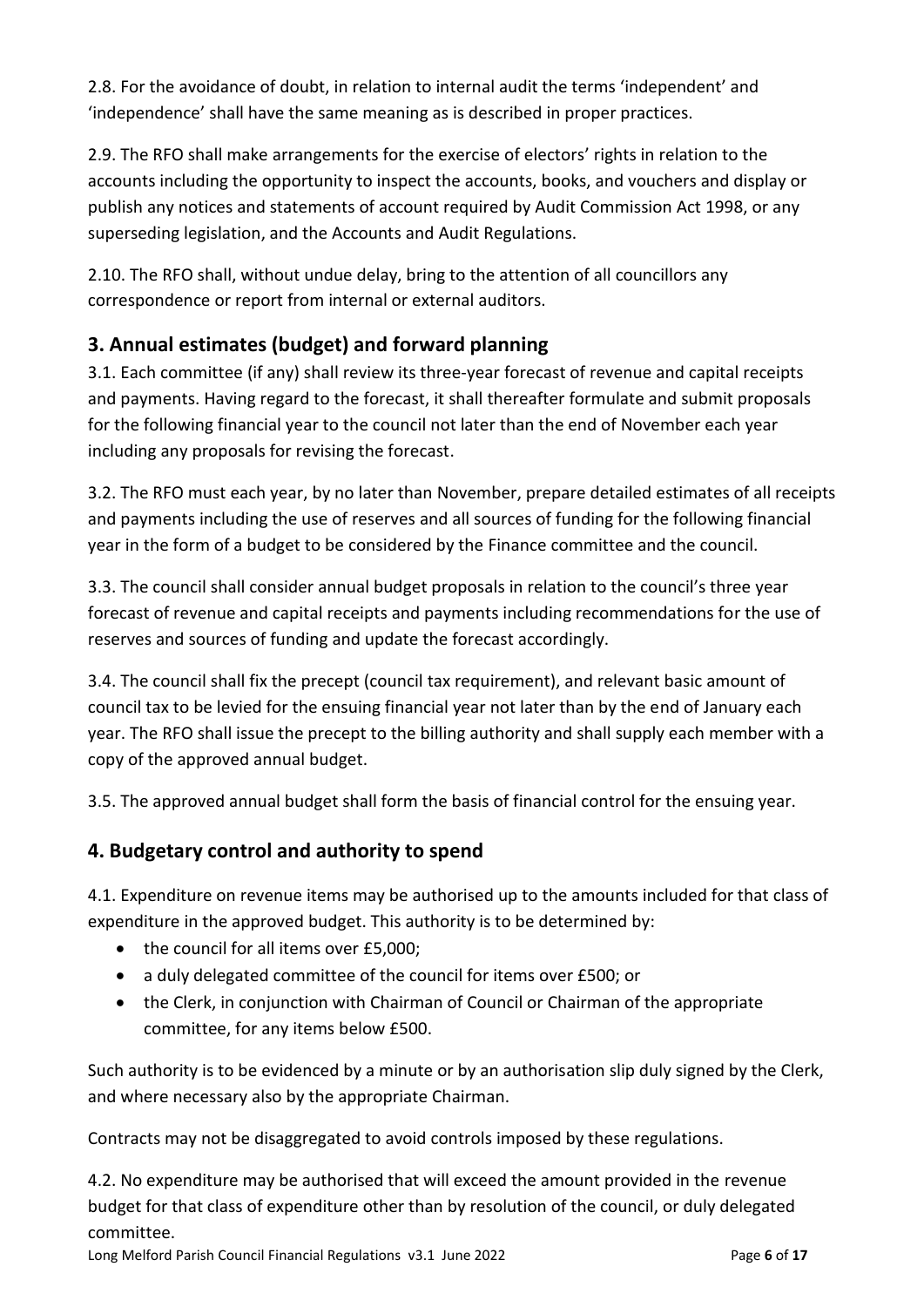During the budget year and with the approval of council having considered fully the implications for public services, unspent and available amounts may be moved to other budget headings or to an earmarked reserve as appropriate ('virement').

4.3. Unspent provisions in the revenue or capital budgets for completed projects shall not be carried forward to a subsequent year.

4.4. The salary budgets are to be reviewed at least annually in October for the following financial year and such review shall be evidenced by a hard copy schedule signed by the Clerk and the Chairman of Council or relevant committee. The RFO will inform committees of any changes impacting on their budget requirement for the coming year in good time.

4.5. In cases of extreme risk to the delivery of council services, the clerk may authorise revenue expenditure on behalf of the council which in the clerk's judgement it is necessary to carry out. Such expenditure includes repair, replacement or other work, whether or not there is any budgetary provision for the expenditure, subject to a limit of £1,000. The Clerk shall report such action to the chairman as soon as possible and to the council as soon as practicable thereafter.

4.6. No expenditure shall be authorised in relation to any capital project and no contract entered into or tender accepted involving capital expenditure unless the council is satisfied that the necessary funds are available and the requisite borrowing approval has been obtained.

4.7. All capital works shall be administered in accordance with the council's standing orders and financial regulations relating to contracts.

4.8. The RFO shall regularly provide the council with a statement of receipts and payments to date under each head of the budgets, comparing actual expenditure to the appropriate date against that planned as shown in the budget. These statements are to be prepared at least at the end of each financial quarter and shall show explanations of material variances. For this purpose "material" shall be in excess of £500 or 15% of the budget.

4.9. Changes in earmarked reserves shall be approved by council as part of the budgetary control process.

#### **5. Banking arrangements and authorisation of payments**

5.1. The council's banking arrangements, including the bank mandate, shall be made by the RFO and approved by the council; banking arrangements may not be delegated to a committee. They shall be regularly reviewed for safety and efficiency.

5.2. The RFO shall prepare a schedule of payments requiring authorisation, forming part of the Agenda for the Meeting and, together with the relevant invoices, present the schedule to council. The council shall review the schedule for compliance and, having satisfied itself shall authorise payment by a resolution of the council. The approved schedule shall be ruled off and initialled by the Chairman of the Meeting. A detailed list of all payments shall be disclosed within or as an attachment to the minutes of the meeting at which payment was authorised.

Personal payments (including salaries, wages, expenses and any payment made in relation to the termination of a contract of employment) may be summarised to remove public access to any personal information.

Long Melford Parish Council Financial Regulations v3.1 June 2022 Page **7** of **17**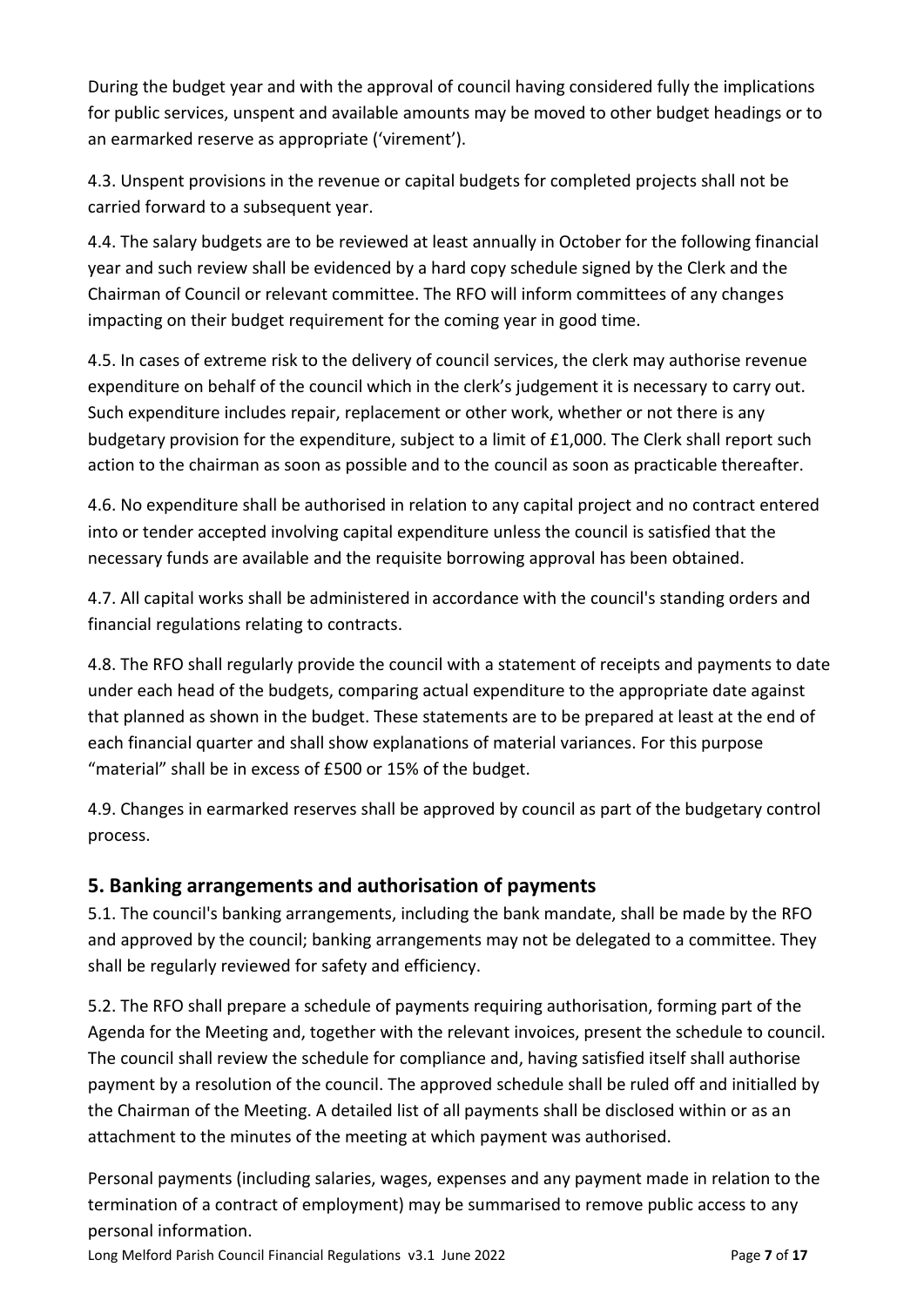5.3. All invoices for payment shall be examined, verified and certified by the RFO to confirm that the work, goods or services to which each invoice relates has been received, carried out, examined and represents expenditure previously approved by the council.

5.4. The RFO shall examine invoices for arithmetical accuracy and analyse them to the appropriate expenditure heading. The RFO shall take all steps to pay all invoices submitted, and which are in order, at the next available council meeting.

5.5. The Clerk and RFO shall have delegated authority to authorise the payment of items only in the following circumstances:

a) If a payment is necessary to avoid a charge to interest under the Late Payment of Commercial Debts (Interest) Act 1998, and the due date for payment is before the next scheduled Meeting of council, where the Clerk and RFO certify that there is no dispute or other reason to delay payment, provided that a list of such payments shall be submitted to the next appropriate meeting of council;

b) where a majority of councillors give their email consent to a payment proposed by the Clerk or RFO, provided that such payment shall be submitted to the next appropriate meeting of council;

c) An expenditure item authorised under 5.6 below (continuing contracts and obligations) provided that a list of such payments shall be submitted to the next appropriate meeting of council; or

d) fund transfers within the councils banking arrangements up to the sum of £10,000, provided that a list of such payments shall be submitted to the next appropriate meeting of council.

5.6. For each financial year the Clerk and RFO shall draw up a list of due payments which arise on a regular basis as the result of a continuing contract, statutory duty, or obligation (such as but not exclusively) Salaries, PAYE and NI, Superannuation Fund and regular maintenance contracts and the like for which council may authorise payment for the year provided that the requirements of regulation 4.1 (Budgetary Controls) are adhered to, provided also that a list of such payments shall be submitted to the next appropriate meeting of council.

5.7. A record of regular payments made under 5.6 above shall be drawn up and be signed by two members on each and every occasion when payment is authorised - thus controlling the risk of duplicated payments being authorised and / or made.

5.8. In respect of grants a duly authorised committee shall approve expenditure within any limits set by council and in accordance with any policy statement approved by council. Any Revenue or Capital Grant in excess of £5,000 shall before payment, be subject to ratification by resolution of the council.

5.9. Members are subject to the Code of Conduct that has been adopted by the council and shall comply with the Code and Standing Orders when a decision to authorise or instruct payment is made in respect of a matter in which they have a disclosable pecuniary or other interest, unless a dispensation has been granted.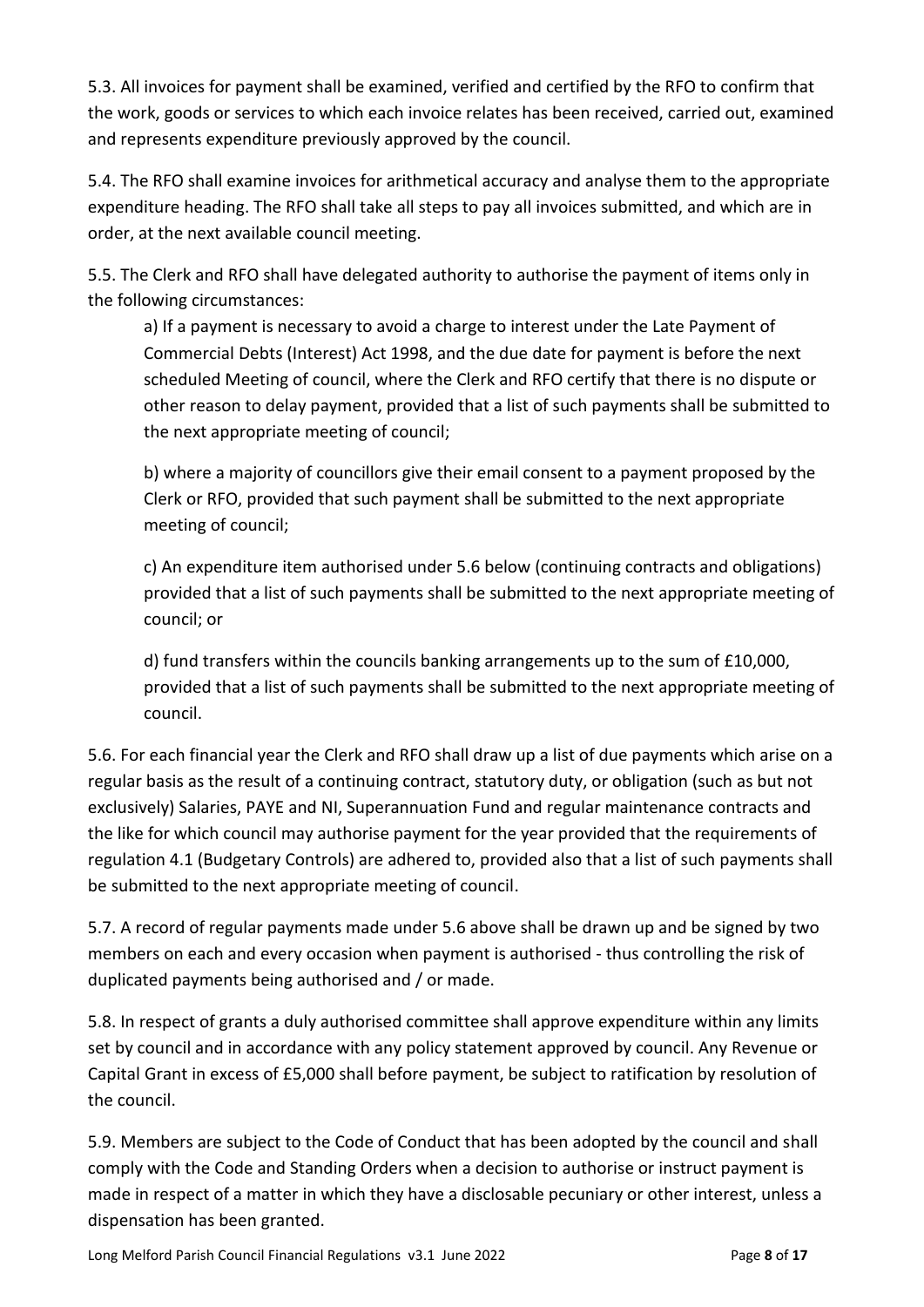5.10. The council will aim to rotate the duties of members in these Regulations so that onerous duties are shared out as evenly as possible over time.

5.11. Any changes in the recorded details of suppliers, such as bank account records, shall be approved in writing by a Member.

#### **6. Instructions for the making of payments**

6.1. The council will make safe and efficient arrangements for the making of its payments.

6.2. Following authorisation under Financial Regulation 5 above, the council, a duly delegated committee or, if so delegated, the Clerk or RFO shall give instruction that a payment shall be made.

6.3. All payments shall be affected by cheque or other instructions to the council's bankers, or otherwise, in accordance with a resolution of council or duly delegated committee.

6.4. Cheques or orders for payment drawn on the bank account in accordance with the schedule as presented to council or committee shall be signed by two members of council in accordance with a resolution instructing that payment. A member who is a bank signatory, having a connection by virtue of family or business relationships with the beneficiary of a payment, should not, under normal circumstances, be a signatory to the payment in question.

6.5. To indicate agreement of the details shown on the cheque or order for payment with the counterfoil and the invoice or similar documentation, the signatories shall each also initial the cheque counterfoil.

6.6. Cheques or orders for payment shall not normally be presented for signature other than at a council or committee meeting (including immediately before or after such a meeting). Any signatures obtained away from such meetings shall be reported to the council at the next convenient meeting.

6.7. If thought appropriate by the council, payment for utility supplies (energy, telephone and water) and any National Non-Domestic Rates may be made by variable direct debit provided that the instructions are signed by two members and any payments are reported to council as made. The approval of the use of a variable direct debit shall be renewed by resolution of the council at least every two years.

6.8. If thought appropriate by the council, payment for certain items (principally salaries) may be made by banker's standing order provided that the instructions are signed, or otherwise evidenced by two members are retained and any payments are reported to council as made. The approval of the use of a banker's standing order shall be renewed by resolution of the council at least every two years.

6.9. If thought appropriate by the council, payment for certain items may be made by BACS or CHAPS methods provided that the instructions for each payment are signed, or otherwise evidenced, by two authorised bank signatories, are retained and any payments are reported to council as made. The approval of the use of BACS or CHAPS shall be renewed by resolution of the council at least every two years.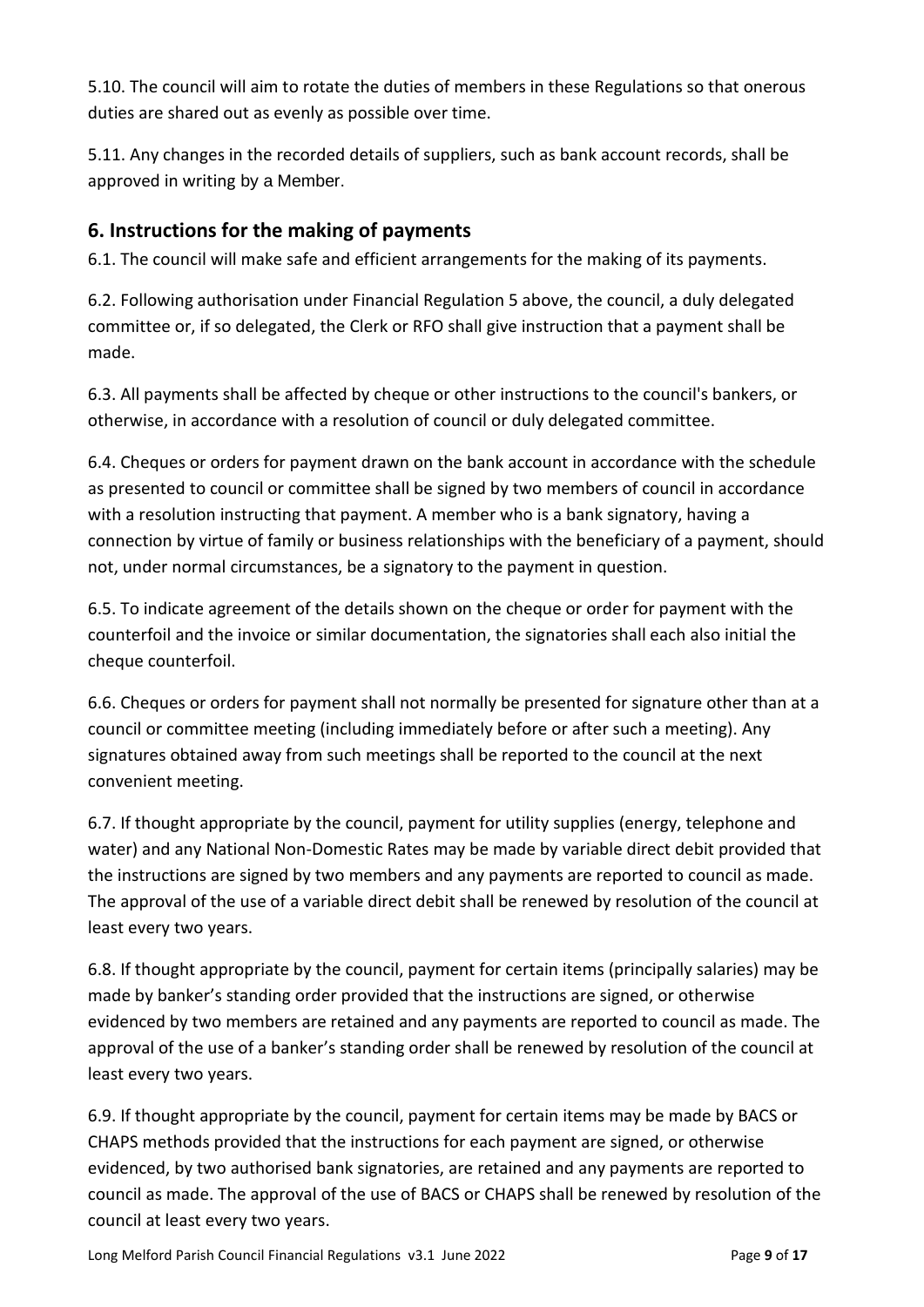6.10. If thought appropriate by the council payment for certain items may be made by internet banking transfer provided evidence is retained showing which members approved the payment.

6.11. Where a computer requires use of a personal identification number (PIN) or other password(s), for access to the council's records on that computer, a note shall be made of the PIN and Passwords and shall be handed to and retained by the Chairman of Council in a sealed dated envelope. This envelope may not be opened other than in the presence of two other councillors. After the envelope has been opened, in any circumstances, the PIN and / or passwords shall be changed as soon as practicable. The fact that the sealed envelope has been opened, in whatever circumstances, shall be reported to all members immediately and formally to the next available meeting of the council. This will not be required for a member's personal computer used only for remote authorisation of bank payments.

6.12. No employee or councillor shall disclose any PIN or password, relevant to the working of the council or its bank accounts, to any person not authorised in writing by the council or a duly delegated committee.

6.13. Regular back-up copies of the records on any computer shall be made and shall be stored securely away from the computer in question, and preferably off site.

6.14. The council, and any members using computers for the council's financial business, shall ensure that anti-virus, anti-spyware and firewall software with automatic updates, together with a high level of security, is used.

6.15. Where internet banking arrangements are made with any bank, the RFO shall be appointed as the Service Administrator. The bank mandate approved by the council shall identify a number of councillors who will be authorised to approve transactions on those accounts. The bank mandate will state clearly the amounts of payments that can be instructed by the use of the Service Administrator alone, or by the Service Administrator with a stated number of approvals.

6.16. Access to any internet banking accounts will be directly to the access page (which may be saved under "favourites"), and not through a search engine or e-mail link. Remembered or saved passwords facilities must not be used on any computer used for council banking work. Breach of this Regulation will be treated as a very serious matter under these regulations.

6.17. Changes to account details for suppliers, which are used for internet banking may only be changed on written hard copy notification by the supplier and supported by hard copy authority for change signed by the Clerk. A programme of regular checks of standing data with suppliers will be followed.

6.18. Any Debit Card issued for use will be specifically restricted to the Clerk and the RFO and will also be restricted to a single transaction maximum value of £500 unless authorised by council or finance committee in writing before any order is placed.

6.19. A pre-paid debit card may be issued to employees with varying limits. These limits will be set by the council. Transactions and purchases made will be reported to the council and authority for topping-up shall be at the discretion of the council.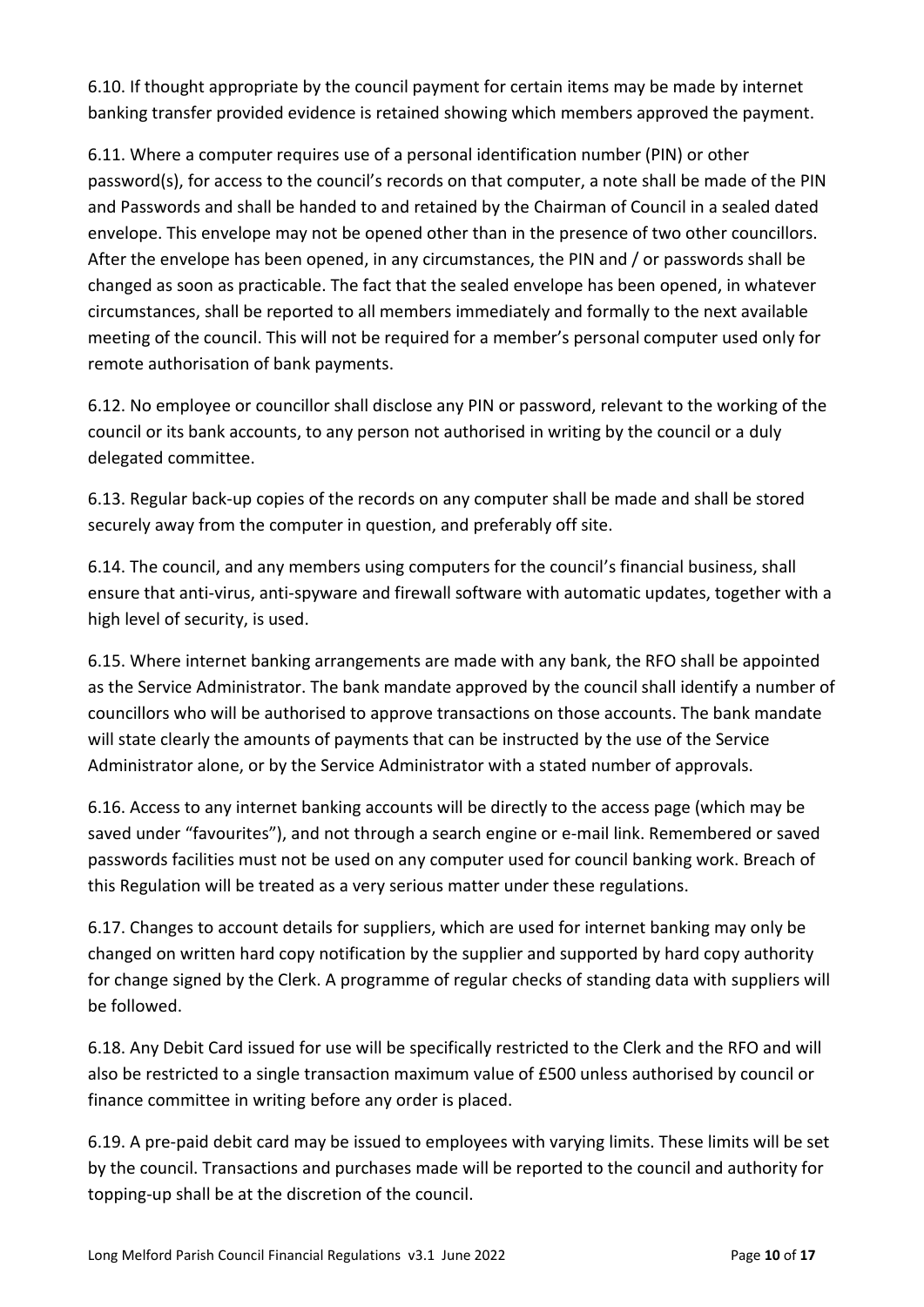6.20. Any corporate credit card or trade card account opened by the council will be specifically restricted to use by the Clerk and shall be subject to automatic payment in full at each month-end. Personal credit or debit cards of members or staff shall be discouraged and will only be accepted for expense payment with a receipt.

6.21. deleted and replaced with 6.22

6.22 The RFO may provide petty cash to officers for the purpose of defraying operational and other expenses. All vouchers for payments and receipts shall be forwarded to the FRO to enable proper accounts to be maintained.

#### **7. Payment of salaries**

7.1. As an employer, the council shall make arrangements to meet fully the statutory requirements placed on all employers by PAYE and National Insurance legislation. The payment of all salaries shall be made in accordance with payroll records and the rules of PAYE and National Insurance currently operating, and salary rates shall be as agreed by council, or duly delegated committee.

7.2. Payment of salaries and payment of deductions from salary such as may be required to be made for tax, national insurance and pension contributions, or similar statutory or discretionary deductions must be made in accordance with the payroll records and on the appropriate dates stipulated in employment contracts, provided that each payment is reported to the next available council meeting, as set out in these regulations above.

7.3. No changes shall be made to any employee's pay, emoluments, or terms and conditions of employment without the prior consent of the council.

7.4. Each and every payment to employees of net salary and to the appropriate creditor of the statutory and discretionary deductions shall be recorded in a separate confidential record (confidential cash book). This confidential record is not open to inspection or review (under the Freedom of Information Act 2000 or otherwise) other than:

a) by any councillor who can demonstrate a need to know;

b) by the internal auditor;

c) by the external auditor; or

d) by any person authorised under Audit Commission Act 1998, or any superseding legislation.

7.5. The total of such payments in each calendar month shall be reported with all other payments as made as may be required under these Financial Regulations, to ensure that only payments due for the period have actually been paid.

7.6. An effective system of personal performance management should be maintained for the senior officers.

7.7. Any termination payments shall be supported by a clear business case and reported to the council. Termination payments shall only be authorised by council.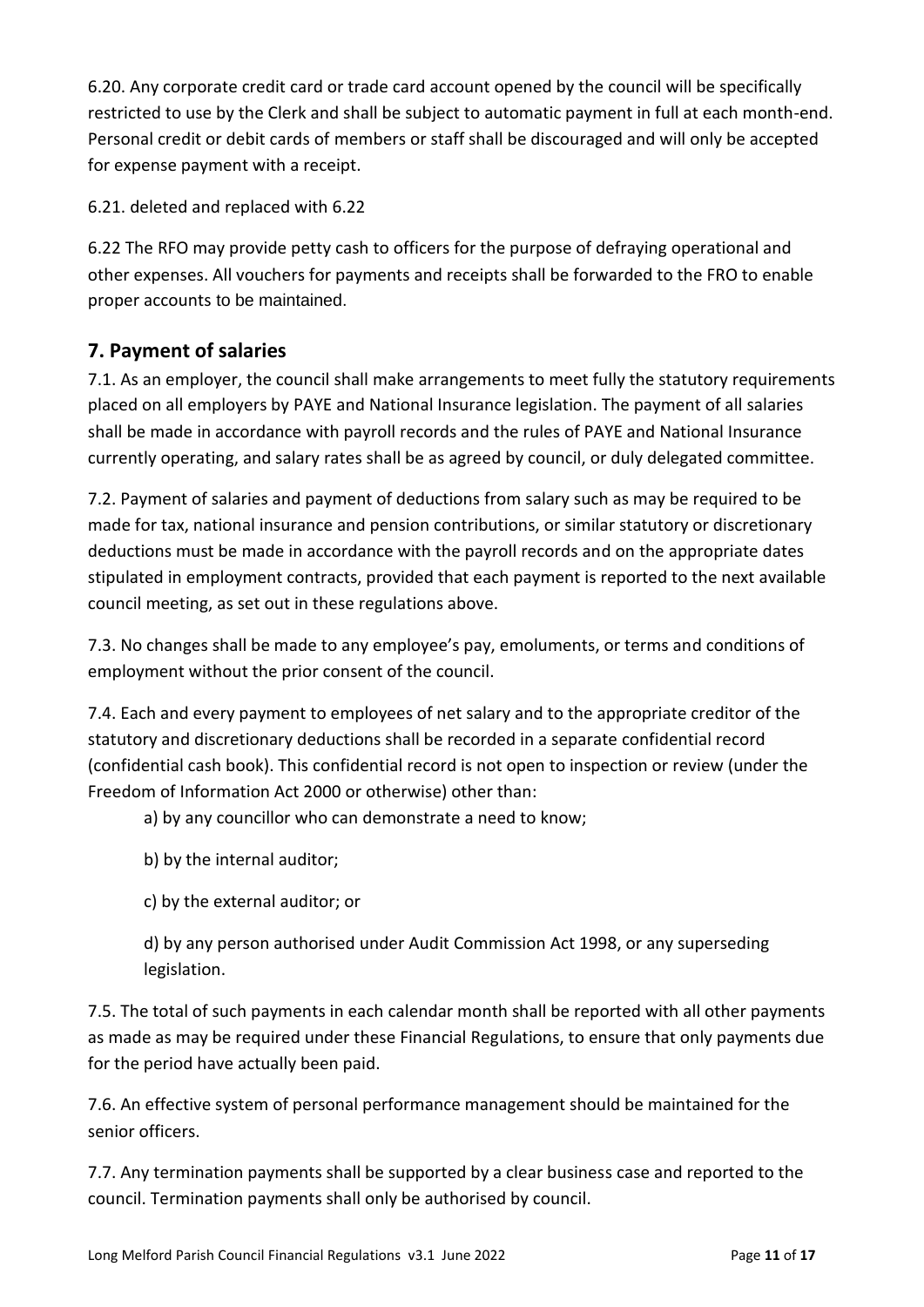7.8. Before employing interim staff, the council must consider a full business case.

#### **8. Loans and investments**

8.1. All borrowings shall be affected in the name of the council, after obtaining any necessary borrowing approval. Any application for borrowing approval shall be approved by Council as to terms and purpose. The application for borrowing approval, and subsequent arrangements for the loan shall only be approved by full council.

8.2. Any financial arrangement which does not require formal borrowing approval from the Secretary of State/Welsh Assembly Government (such as Hire Purchase or Leasing of tangible assets) shall be subject to approval by the full council.

In each case a report in writing shall be provided to council in respect of value for money for the proposed transaction.

8.3. The council will arrange with the council's banks and investment providers for the sending of a copy of each statement of account to the Chairman of the council at the same time as one is issued to the Clerk or RFO.

8.4. All loans and investments shall be negotiated in the name of the council and shall be for a set period in accordance with council policy.

8.5. The council shall consider the need for an Investment Strategy and Policy which, if drawn up, shall be in accordance with relevant regulations, proper practices and guidance. Any Strategy and Policy shall be reviewed by the council at least annually.

8.6. All investments of money under the control of the council shall be in the name of the council.

8.7. All investment certificates and other documents relating thereto shall be retained in the custody of the RFO.

8.8. Payments in respect of short term or long-term investments, including transfers between bank accounts held in the same bank, or branch, shall be made in accordance with Regulation 5 (Authorisation of payments) and Regulation 6 (Instructions for payments).

#### **9. Income**

9.1. The collection of all sums due to the council shall be the responsibility of and under the supervision of the RFO.

9.2. Particulars of all charges to be made for work done, services rendered or goods supplied shall be agreed annually by the council, notified to the RFO and the RFO shall be responsible for the collection of all accounts due to the council.

9.3. The council will review all fees and charges at least annually, following a report of the Clerk.

9.4. Any sums found to be irrecoverable and any bad debts shall be reported to the council and shall be written off in the year.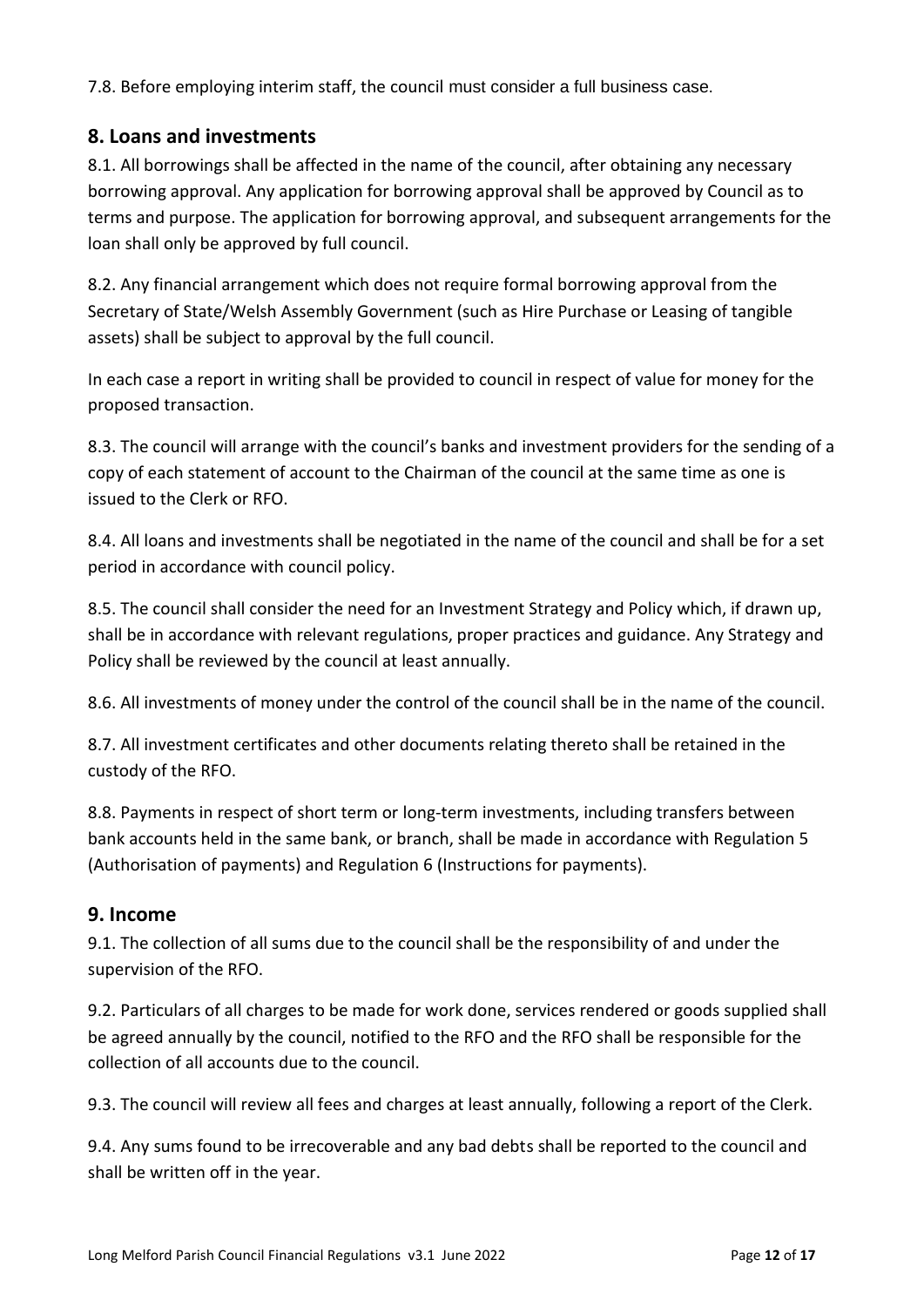9.5. All sums received on behalf of the council shall be banked intact as directed by the RFO. In all cases, all receipts shall be deposited with the council's bankers with such frequency as the RFO considers necessary.

9.6. The origin of each receipt shall be entered on the paying-in slip.

9.7. Personal cheques shall not be cashed out of money held on behalf of the council.

9.8. The RFO shall promptly complete any VAT Return that is required. Any repayment claim due in accordance with VAT Act 1994 section 33 shall be made at least annually coinciding with the financial year end.

9.9. Where any significant sums of cash are regularly received by the council, the RFO shall take such steps as are agreed by the council to ensure that more than one person is present when the cash is counted in the first instance, that there is a reconciliation to some form of control such as ticket issues, and that appropriate care is taken in the security and safety of individuals banking such cash.

9.10. Any income arising which is the property of a charitable trust shall be paid into a charitable bank account. Instructions for the payment of funds due from the charitable trust to the council (to meet expenditure already incurred by the authority) will be given by the Managing Trustees of the charity meeting separately from any council meeting (see also Regulation 16 below).

#### **10. Orders for work, goods and services**

10.1. An official order or letter shall be issued for all work, goods and services unless a formal contract is to be prepared or an official order would be inappropriate. Copies of orders shall be retained.

10.2. Order books shall be controlled by the RFO.

10.3. All members and officers are responsible for obtaining value for money at all times. An officer issuing an official order shall ensure as far as reasonable and practicable that the best available terms are obtained in respect of each transaction, usually by obtaining three or more quotations or estimates from appropriate suppliers, subject to any de minimis provisions in Regulation 11.1 below.

10.4. A member may not issue an official order or make any contract on behalf of the council.

10.5. The RFO shall verify the lawful nature of any proposed purchase before the issue of any order, and in the case of new or infrequent purchases or payments, the RFO shall ensure that the statutory authority shall be reported to the meeting at which the order is approved so that the minutes can record the power being used.

# **11. Contracts**

11.1. Procedures as to contracts are laid down as follows:

a) Every contract shall comply with these financial regulations, and no exceptions shall be made otherwise than in an emergency provided that this regulation need not apply to contracts which relate to items (i) to (vi) below: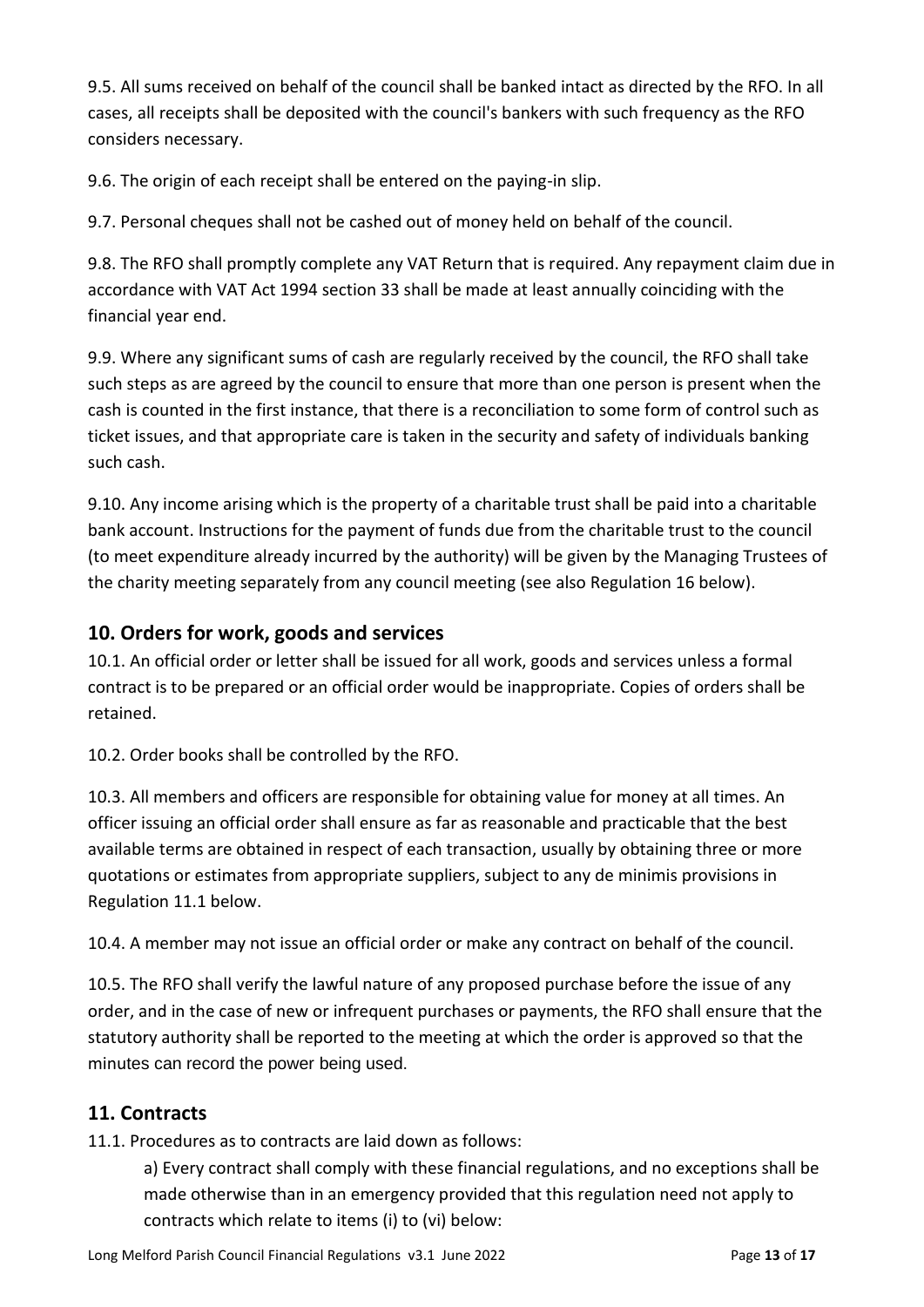i. for the supply of gas, electricity, water, sewerage and telephone services;

ii. for specialist services such as are provided by legal professionals acting in disputes;

iii. for work to be executed or goods or materials to be supplied which consist of repairs to or parts for existing machinery or equipment or plant;

iv. for work to be executed or goods or materials to be supplied which constitute an extension of an existing contract by the council;

v. for additional audit work of the external auditor up to an estimated value of £500 (in excess of this sum the Clerk and RFO shall act after consultation with the Chairman and Vice Chairman of council); and

vi. for goods or materials proposed to be purchased which are proprietary articles and / or are only sold at a fixed price.

b) Where the council intends to procure or award a public supply contract, public service contract or public works contract as defined by The Public Contracts Regulations 2015 ("the Regulations") which is valued at £25,000 or more, the council shall comply with the relevant requirements of the Regulations.<sup>1</sup>

c) The full requirements of The Regulations, as applicable, shall be followed in respect of the tendering and award of a public supply contract, public service contract or public works contract which exceed thresholds in The Regulations set by the Public Contracts Directive 2014/24/EU (which may change from time to time). $2$ 

d) When applications are made to waive financial regulations relating to contracts to enable a price to be negotiated without competition the reason shall be embodied in a recommendation to the council.

e) Such invitation to tender shall state the general nature of the intended contract and the Clerk shall obtain the necessary technical assistance to prepare a specification in appropriate cases. The invitation shall in addition state that tenders must be addressed to the Clerk in the ordinary course of post.

Each tendering firm shall be supplied with a specifically marked envelope in which the tender is to be sealed and remain sealed until the prescribed date for opening tenders for that contract.

f) All sealed tenders shall be opened at the same time on the prescribed date by the Clerk in the presence of at least one member of council.

<sup>&</sup>lt;sup>1</sup> The Regulations require councils to use the Contracts Finder website to advertise contract opportunities, set out the procedures to be followed in awarding new contracts and to publicise the award of new contracts.

<sup>2</sup> Thresholds currently applicable are:

a) For public supply and public service contracts £213,477

b) For public works contracts £5,336,937

Long Melford Parish Council Financial Regulations v3.1 June 2022 Page **14** of **17**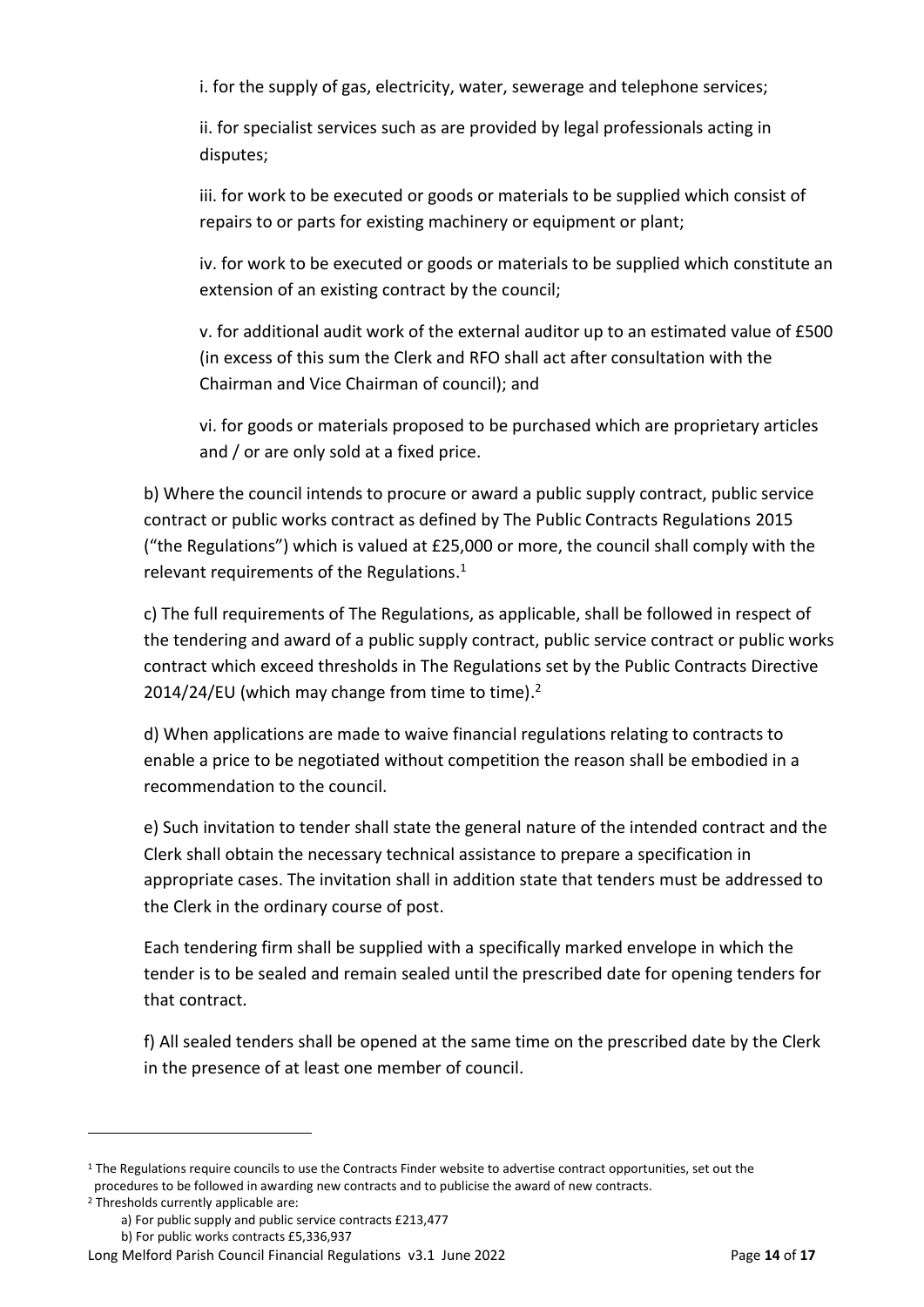g) Any invitation to tender issued under this regulation shall be subject to Standing Orders 18.d and shall refer to the terms of the Bribery Act 2010.

h) When it is to enter into a contract of less than £25,000 in value for the supply of goods or materials or for the execution of works or specialist services other than such goods, materials, works or specialist services as are excepted as set out in paragraph (a) the Clerk or RFO shall obtain 3 quotations (priced descriptions of the proposed supply); where the value is below £3,000 and above £500 the Clerk or RFO shall strive to obtain 3 estimates. Otherwise, Regulation 10.3 above shall apply.

i) The council shall not be obliged to accept the lowest or any tender, quote or estimate.

j) Should it occur that the council, or duly delegated committee, does not accept any tender, quote or estimate, the work is not allocated and the council requires further pricing, provided that the specification does not change, no person shall be permitted to submit a later tender, estimate or quote who was present when the original decision-making process was being undertaken.

#### **12. Payments under contracts for building or other construction works**

12.1. Payments on account of the contract sum shall be made within the time specified in the contract by the RFO upon authorised certificates of the architect or other consultants engaged to supervise the contract (subject to any percentage withholding as may be agreed in the particular contract).

12.2. Where contracts provide for payment by instalments the RFO shall maintain a record of all such payments. In any case where it is estimated that the total cost of work carried out under a contract, excluding agreed variations, will exceed the contract sum of 5% or more a report shall be submitted to the council.

12.3. Any variation to a contract or addition to or omission from a contract must be approved by the council and Clerk to the contractor in writing, the council being informed where the final cost is likely to exceed the financial provision.

# **13. (***Deliberately left open***)**

#### **14. Assets, properties and estates**

14.1. The Clerk shall make appropriate arrangements for the custody of all title deeds and Land Registry Certificates of properties held by the council. The RFO shall ensure a record is maintained of all properties held by the council, recording the location, extent, plan, reference, purchase details, nature of the interest, tenancies granted, rents payable and purpose for which held in accordance with Accounts and Audit Regulations.

14.2. No tangible moveable property shall be purchased or otherwise acquired, sold, leased or otherwise disposed of, without the authority of the council, together with any other consents required by law, save where the estimated value of any one item of tangible movable property does not exceed £250.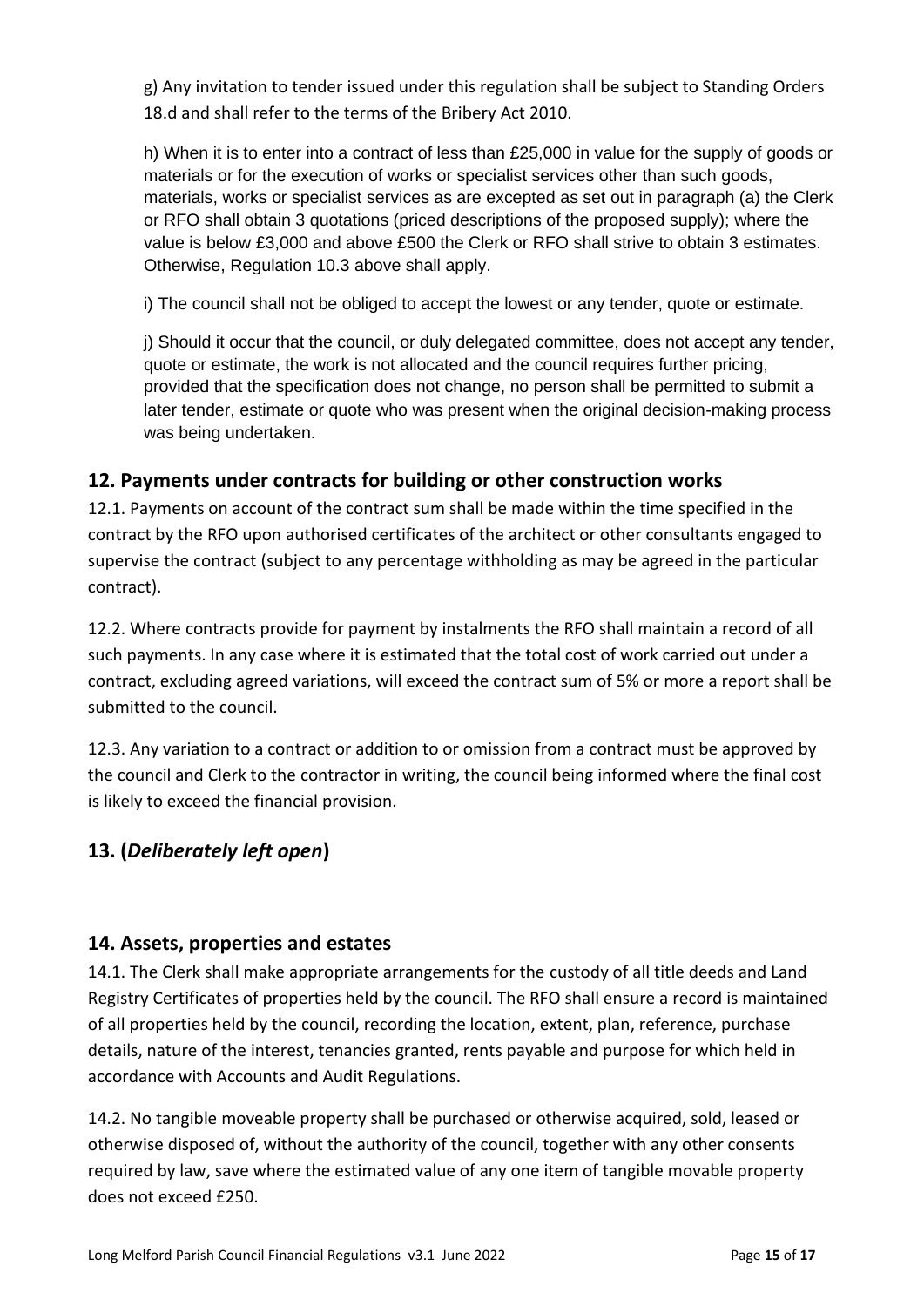14.3. No real property (interests in land) shall be sold, leased or otherwise disposed of without the authority of the council, together with any other consents required by law. In each case a report in writing shall be provided to council in respect of valuation and surveyed condition of the property (including matters such as planning permissions and covenants) together with a proper business case (including an adequate level of consultation with the electorate).

14.4. No real property (interests in land) shall be purchased or acquired without the authority of the full council. In each case a report in writing shall be provided to council in respect of valuation and surveyed condition of the property (including matters such as planning permissions and covenants) together with a proper business case (including an adequate level of consultation with the electorate).

14.5. Subject only to the limit set in Regulation 14.2 above, no tangible moveable property shall be purchased or acquired without the authority of the full council. In each case a report in writing shall be provided to council with a full business case.

14.6. The RFO shall ensure that an appropriate and accurate Register of Assets and Investments is kept up to date. The continued existence of tangible assets shown in the Register shall be verified at least annually, possibly in conjunction with a health and safety inspection of assets.

#### **15. Insurance**

15.1. Following the annual risk assessment (per Regulation 17), the RFO shall effect all insurances and negotiate all claims on the council's insurers in consultation with the Clerk.

15.2. The Clerk shall give prompt notification to the RFO of all new risks, properties or vehicles which require to be insured and of any alterations affecting existing insurances.

15.3. The RFO shall keep a record of all insurances effected by the council and the property and risks covered thereby and annually review it.

15.4. The RFO shall be notified of any loss liability or damage or of any event likely to lead to a claim, and shall report these to council at the next available meeting.

15.5. All appropriate members and employees of the council shall be included in a suitable form of security or fidelity guarantee insurance which shall cover the maximum risk exposure as determined annually by the council, or duly delegated committee.

# **16. Charities**

16.1. Where the council is sole managing trustee of a charitable body the Clerk and RFO shall ensure that separate accounts are kept of the funds held on charitable trusts and separate financial reports made in such form as shall be appropriate, in accordance with Charity Law and legislation, or as determined by the Charity Commission. The Clerk and RFO shall arrange for any audit or independent examination as may be required by Charity Law or any Governing Document.

#### **17. Risk management**

17.1. The council is responsible for putting in place arrangements for the management of risk.